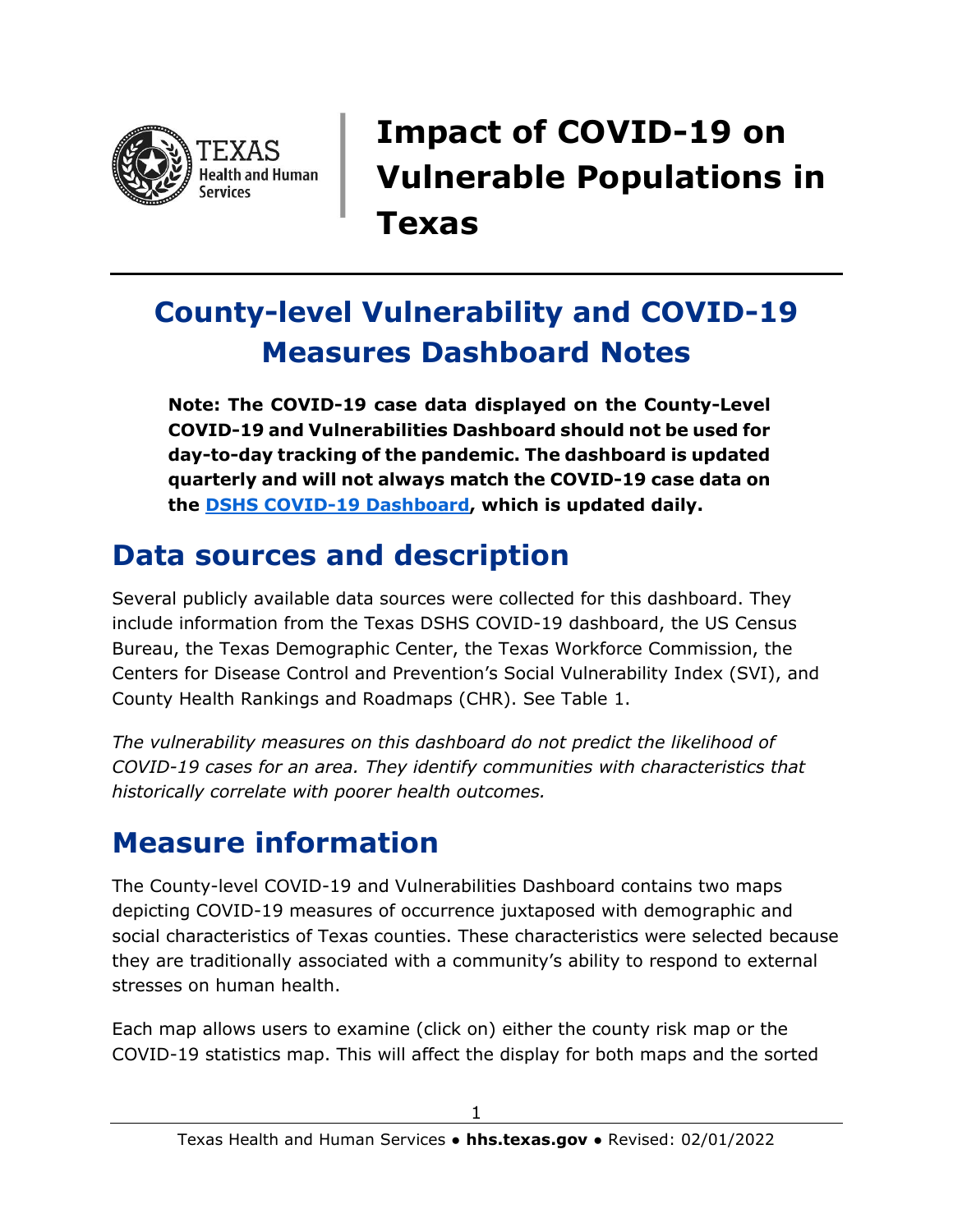bar charts. Users can see the relationships between vulnerability measures and COVID-19 measures by looking at the sorted bar charts in tandem. Data are suppressed if the number of COVID-19 cases was 5 or less.

| <b>Resource</b>                                                                                          | <b>Data</b>                                                                                                                                                                                                                                                                                                        |
|----------------------------------------------------------------------------------------------------------|--------------------------------------------------------------------------------------------------------------------------------------------------------------------------------------------------------------------------------------------------------------------------------------------------------------------|
| <b>COVID-19 Case Data (DSHS COVID-</b><br><b>19 Dashboard)</b>                                           | Total cases per 1,000 population per<br>year, 2020-2021                                                                                                                                                                                                                                                            |
| U.S. Census Bureau, 2018 data.<br><b>Small Area Health Insurance</b><br><b>Estimates Program (SAHIE)</b> | Percent of the population under 65 years<br>$\bullet$<br>that is uninsured                                                                                                                                                                                                                                         |
| <b>Texas Demographic Center, 2021</b>                                                                    | Percent of the population that is Hispanic<br>$\bullet$<br>Percent that is Black/African American                                                                                                                                                                                                                  |
| <b>Texas Workforce Commission</b><br><b>(Texas Labor Market Information)</b>                             | Percent unemployed, not seasonally<br>adjusted                                                                                                                                                                                                                                                                     |
| <b>CDC Social Vulnerability Index</b>                                                                    | Social Vulnerability Index Summary<br>$\bullet$<br>(Percentile)                                                                                                                                                                                                                                                    |
| Socioeconomic Status Theme (part<br>of CDC SVI)                                                          | Socioeconomic Status (Percentile)<br>$\bullet$<br>Population living 200% Below Poverty<br>$\bullet$<br>Level.<br>Source: U.S. Census Bureau. 5-Year<br>2018 American Community Survey for<br>Texas (ACS) covering the 2014-2018<br>period.<br>Population that is unemployed.<br>Source: Texas Workforce Commission |
| Household Composition and<br>Disability Theme (part of CDC SVI)                                          | Household Composition and Disability<br>$\bullet$<br>(Percentile)<br>Population that is a senior citizen (65<br>Years or More).<br>Source: Texas Demographic Center,<br>2021                                                                                                                                       |

#### **Table 1: County-level Vulnerability and COVID-19 Data Resources**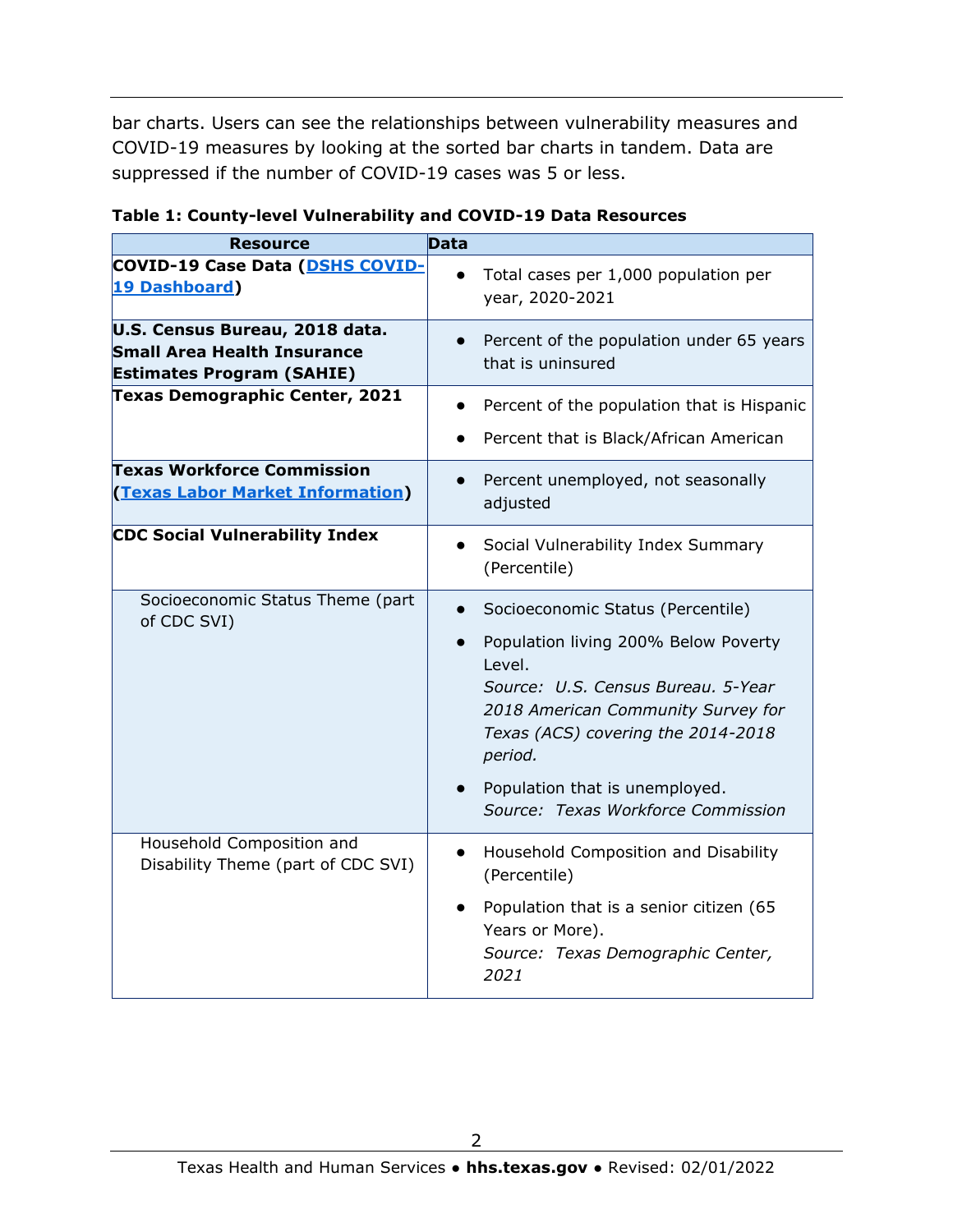| <b>Resource</b>                                            | <b>Data</b>                                                                                                                                                                                    |
|------------------------------------------------------------|------------------------------------------------------------------------------------------------------------------------------------------------------------------------------------------------|
| Minority Status and Language<br>Theme (part of CDC SVI)    | Minority Status and Language<br>(Percentile)<br>Population that speaks English "less than<br>well"                                                                                             |
| Housing Type and Transportation<br>Theme (part of CDC SVI) | Housing Type and Transportation<br>(Percentile)<br>Percent of population that lives in<br>crowded housing<br>Percent of population with no access to a<br>vehicle                              |
| <b>County Health Rankings and</b><br><b>Roadmaps</b>       | • Prevalence of Adult Diabetes<br>Prevalence of Adult Obesity<br>Prevalence of Adults who are Current<br>Smokers/Tobacco Users, and<br>Primary Care Physician Rate (Per<br>100,000 population) |

### **COVID-19 case data**

Total cases refers to the total number of confirmed cases of COVID-19. Confirmed cases are persons who have tested positive through a molecular test that looks for the virus's genetic material.

## **County Health Rankings and Roadmaps (CHR)**

The CHR program provides data, evidence, guidance, and examples to build awareness of the multiple factors that influence health. CHR uses over 30 measures from a variety of sources to compare the health of each county within a state to other counties within the same state. This dashboard uses the 2020 data from CHR. For more information, go to [County Health Rankings & Roadmaps \(CHR\).](https://www.countyhealthrankings.org/app/texas/2020/overview)